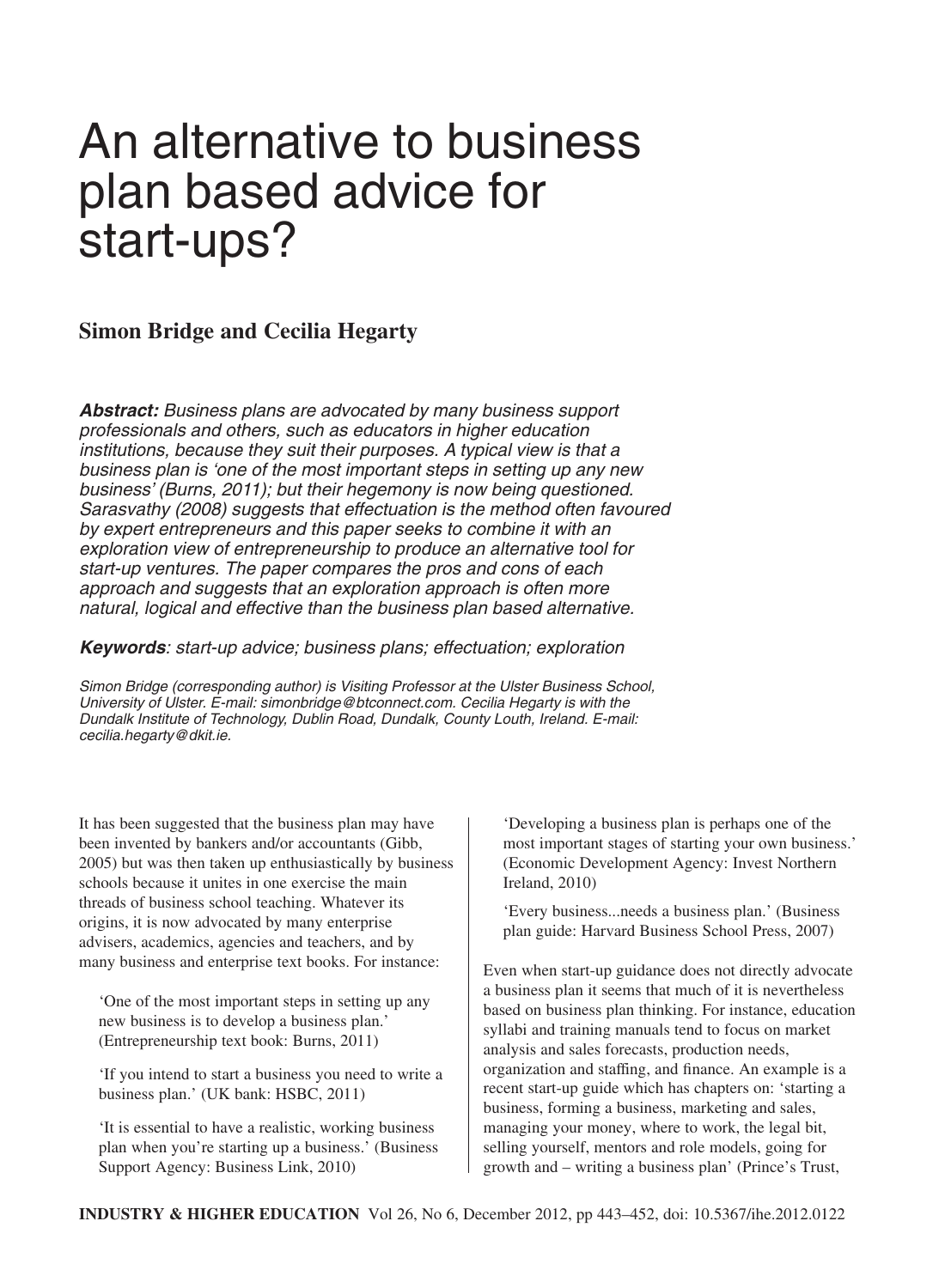#### *Alternative advice models for start-ups*

2011). The business plan has thus gained hegemony, not just as the thing to do when starting a business but as the basis for any start-up agenda. It appears to fit many people's requirements and, for instance, it is advocated and/or taught by:

- bankers because it records the justification for lending money;
- business schools because it links all the key areas of business school teaching;
- business trainers because it provides a seemingly logical framework and agreed syllabus; and
- business agencies because it provides the basis for support assessment and offers.

Despite such apparently universal endorsement, there are reservations about business plans, not least amongst those who actually start businesses. A survey conducted in 2009 of former students of Babson College in Massachusetts, USA who had graduated between 1985 and 2006 and who had since then founded one or more full-time new ventures found that in only about half of the cases was there a written business plan before the business began operating. The survey also concluded that, overall, the subsequent performance of all the new ventures was *not* related to having such a business plan (Lange *et al*, 2009). Informal surveying suggests that many others who have started businesses, including even some enterprise academics who have taught business start-up, did not produce business plans. Many of them, who had not discussed their own approaches with others, appeared to have thought that they were just a rare exception to the rule.

Other voices are now being raised against the ubiquity of the business plan, including the following.

'My focus...is on a number of ''elephants in the room''...such as the worship of the rational business plan in curricula.' (An entrepreneurship professor emeritus and author: Meyer, 2011)

'An intense debate emerged recently...on the value of business planning for established small and especially new firms'. (An academic paper on the value of business planning: Brinckmann *et al*, 2010.)

'We have all heard the growing chorus of faculty debating the proper role, if any, for teaching business plans. A valid criticism coming out of this debate is that the way business plans have been traditionally taught results in well-written ''works of fiction''. Students are told to come up with an idea, do extensive research, and write a comprehensive business plan.' (An entrepreneurship academic: Cornwall, 2010)

'I am more than ever convinced that entrepreneurship cannot be planned to any major extent in advance, and that planning even goes against the entrepreneurial idea. Entrepreneurship is rather about courage and willpower, being venturesome when experimenting and networking, and about exploiting necessary mistakes as moments of learning.' (An entrepreneurship professor, author and consultant: Bjerke, 2007.)

A problem with criticisms of the business plan, especially for enterprise educators and advisers, is what to put in its place and on what to base advice and guidance if not on the business plan framework. Without a suitable alternative, business plan thinking, despite its problems, seems destined to remain as the default approach. However, an alternative has now started to emerge. Signs of it might be seen in, for instance, the writing of Stevenson and Gumpert in 1985 in which they suggest that entrepreneurs commit resources through a multi-stage process with minimal exposure of each stage, instead of a single stage complete commitment associated with formal planning systems. This is consistent with the observations by Sarasvathy of how expert entrepreneurs actually operate, observations which were developed into the 'effectuation' approach (Sarasvathy, 2001, Sarasvathy, 2008 and Reid *et al*, 2011). This present paper is based on that alternative thinking.

# **Objectives and methods**

The objectives of this article are to contrast an exploration approach to business start-up, based on effectuation principles, with a business plan based approach and thus to identify and compare the advantages (pros) and disadvantages (cons) of each approach. This analysis should inform the validity of the business plan approach and, if relevant, suggest its repositioning in start-up thinking.

To achieve this, the article first outlines the two approaches and then compares them against wide-ranging criteria. This comparison assists in explaining the nature of each approach and the differences between them, and indicates their main benefits and weaknesses. Conclusions are then drawn about the suggested relevance of each approach to the start-up process and their relevance, therefore, for entrepreneurship teaching/training.

# **Comparing exploration and business plan approaches**

*An exploration approach: accepting uncertainty*

The first approach, proposed as an alternative to the business plan, is referred to as an 'exploration'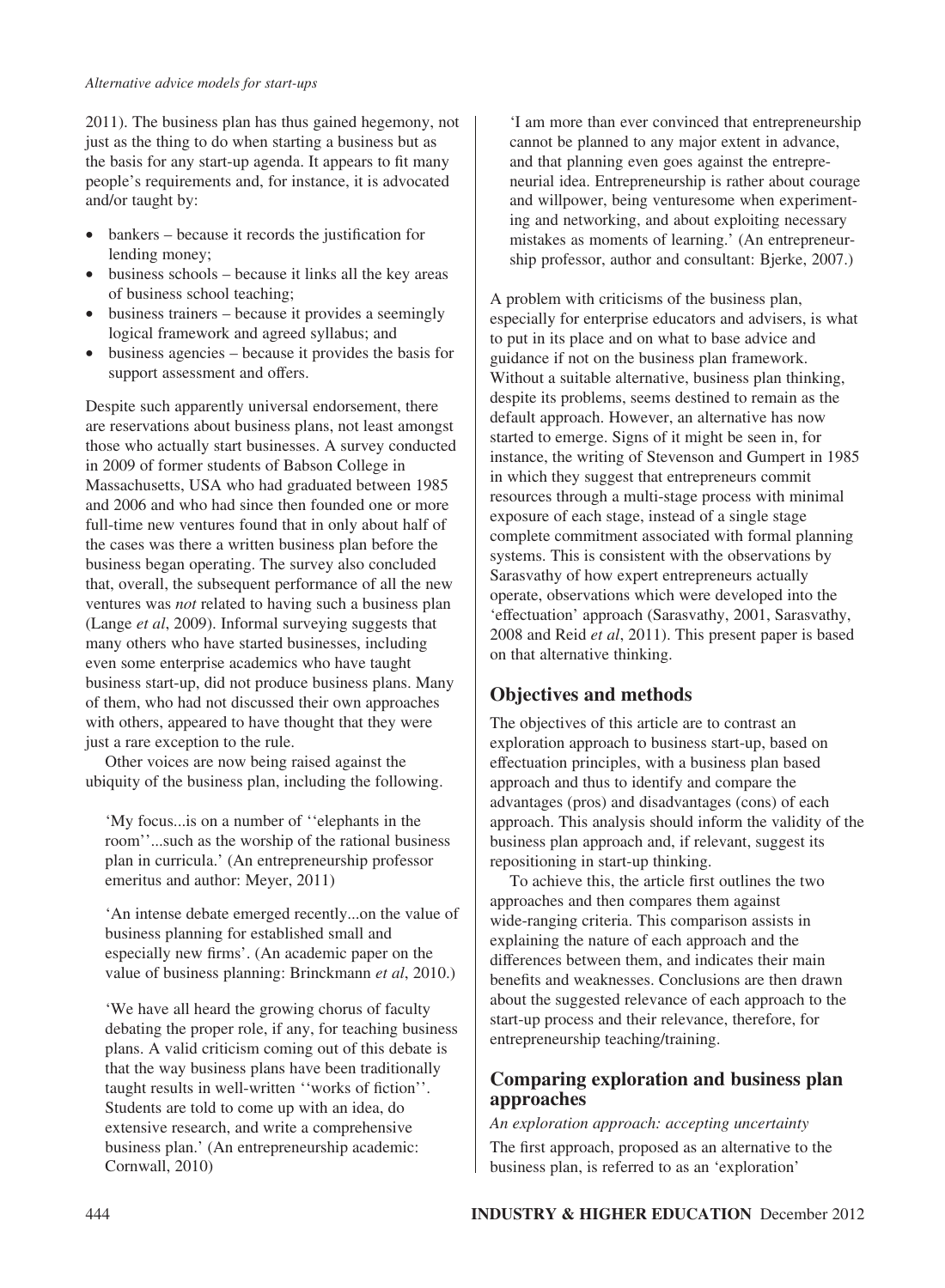#### **Table 1. Ten principles of an exploration approach\***

- 1. An enterprise is a goal-realization device. So what is your goal what are you hoping to achieve? Is a new enterprise/venture likely to help you to achieve it? If not, why are you thinking of one?
- 2. Start from where you are and go in the direction you want to go. Where you are includes who you are, what you know and who you know and why you are doing it. Build on all of them to give you a start.
- 3. Consider the downside risk and don't at any stage commit to an uncertain venture more than you can afford to lose.
- 4. Checks and plans. Do carry out some quick reality checks to see if your idea could work, and do give some thought to how you might do it, at least initially.
- 5. The only reliable test is a real one. If you are producing something to sell the only reliable way to see if it will sell is to produce it, if necessary on a trial basis, and see if it does sell.
- 6. Get some momentum. If you get started the momentum you gain will help to take you over difficulties. If you haven't started, difficulties will only add further delay to your start.
- 7. Accept that the situation is uncertain, and act accordingly. For instance proceed cautiously and flexibly and be prepared to alter course if necessary. In particular look out for opportunities and be ready to use then.
- 8. Build, and use, social capital. Social capital comes from social contacts. Like financial capital it has to be acquired to be used. There are different varieties of it, each of which has a different use.
- 9. Acquire the relevant skills, or find a partner with them. For a business the skills needed might include book-keeping and money management, selling and producing.
- 10. Don't produce a formal business plan unless, and until, to do so would appear to be helpful and/or others require you to provide one.

\*Adapted in part from Reid *et al* (2011).

approach, because it considers that early-stage entrepreneurship has more in common with exploration than with running a big business. It accepts that the future is uncertain and unpredictable and therefore suggests proceeding to explore it accordingly. Thus, based in part on the principles of 'effectuation' (Sarasvathy, 2008 and Reid *et al*, 2011), ten principles are suggested as the guidance which is the basis of this approach. These are presented in Table 1.

This approach is similar to the attitude adopted by explorers seeking a way through unknown territory. They cannot plan their route in advance because there are too many unknowns. So, when they start they look for a promising path to take them in the direction they want to go, but they are open to apparently better opportunities when they discover them and they know that they may not discover them until they get started. Nevertheless, because there is no certain way through, they know that they should not commit more than they can afford to lose to a route which has not yet been proven. Therefore they try to decide which is the most attractive path to take initially from where they are, but remain open to alternatives and stay flexible so that with relative ease they can go round any obstacles they encounter, or switch paths, or even goals, if that seems more attractive and/or appropriate.

#### *A business plan based approach*

In contrast the traditional business plan based approach involves not only making and then following a business plan but also being informed and directed by the framework of the traditional business plan components. Thus it is typified by the sequence outlined in Table 2.

This approach thus recognizes that the future may be uncertain but seeks to reduce that uncertainty by prior investigation and planning. In particular, for business ventures, it assumes that prior market research can help to indicate what can, or cannot, be sold, in what

#### **Table 2. Ten steps of a business plan based approach.**

1. Identify a business idea (because it seems promising, trendy, appropriate for you, etc)

2. Investigate its market – will it sell, in what volumes, under what conditions, and for what price? Also what is the competition and on what factors do they compete? What therefore are your sales projections?

- 3. Determine what you will need in the way of premises, equipment, stock, organization, staff, marketing campaign, etc and their cost.
- 4. Plan the sequencing of actions and spends.
- 5. Prepare financial projections what level of profit should the venture make, and what investment is required?
- 6. Write it all up in a business plan (in a form that is ready to present to potential supporters and/or investors).
- 7. Analyse the plan (including sensitivity analysis) and its conclusions and decide whether or not to go ahead.
- 8. Raise the investment which the plan suggests is justified and needed.

9. Start.

10. Follow the plan.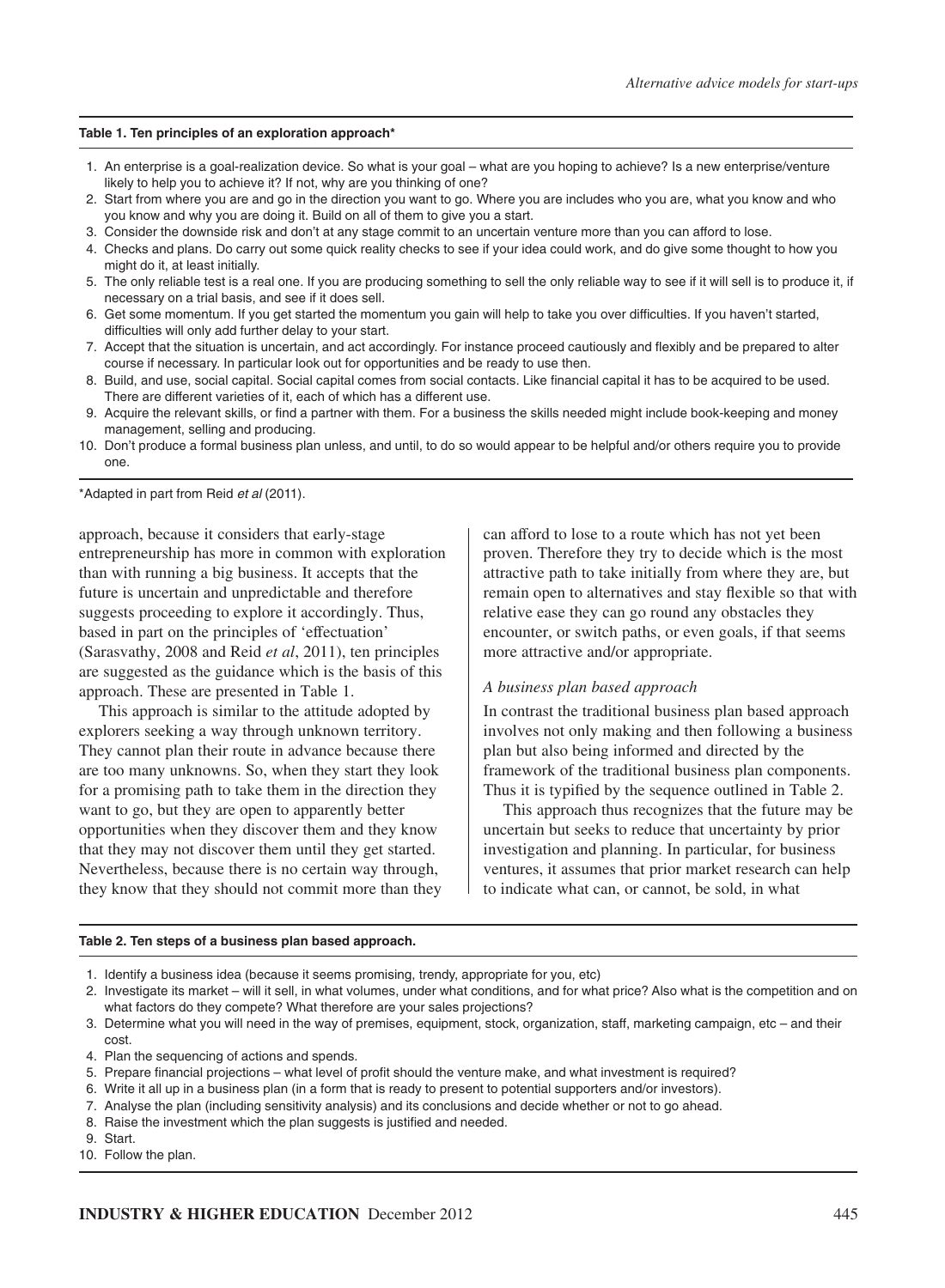volumes and at what price. By costing what is involved in making the sales and comparing that with the income that might be generated, the profitability of the venture can be assessed against different sales projections. Thus the odds of success can be estimated, and uncertainty changed into risk, so that a risk–benefit assessment can be made as the basis for a decision on whether to proceed. Appropriate dispositions can then be made and the venture, if started, can be controlled or manipulated to follow the route indicated in the plan.

## *Comparing the approaches*

There are some commonalities between the two approaches. For instance, whichever approach is followed, decisions need to be made about what is to be offered and how to sell it; and on how to produce the offering and price it; and a comparison needs to be made between projected costs and projected income to see if it likely to be worth proceeding. Legal formalities will also need to be completed. Equally, there are many aspects in which the approaches differ and these are summarized in Table 3.

An implication of Table 3 is that formal business plans may be of practical benefit for larger scale ventures, but not so for many small ventures because of their different starting points and resources. It may therefore be logical for many small ventures to use an exploration approach. To illustrate the options, Table 4 further describes the key advantages and disadvantages of each approach.

These tables indicate that, whilst each may have its advantages and disadvantages, the approach chosen could be largely determined by the stage of the venture. For many people starting a relatively small business, an exploration approach would be more natural, logical, and effective than the business plan based alternative (and an exploration/effectuation approach would also be appropriate for many non-business ventures – see Sarasvathy and Venkataraman, 2011). A business plan may be more helpful for larger, more complex, and possibly later-stage ventures, for which more detailed planning is appropriate or when a business plan is being sought by potential external funders.

## *Are there other approaches?*

There are other approaches such as those presented in Table 5. However, it is important to note that those illustrated only cover a limited market and/or part of the start-up process and also have a piecemeal approach. No other approaches which appear to have a universal application of the sort that is claimed of the exploration and business plan approaches are currently known to the authors. $<sup>1</sup>$ </sup>

# **Is an exploration approach helpful?**

The exploration approach suggested above has only recently been formulated and, at the time of writing, has not been delivered as a full course, not least because those delivering start-up courses are generally funded in the expectation of adhering to established methods. A longitudinal evaluation of the effectiveness of the exploration approach is therefore not currently available. Nevertheless, a number of anecdotes from the authors' experiences might serve to illustrate its relevance.

## *The relevance of an exploration approach*

A young man was once introduced to one of the authors as someone whose first venture had not been successful but who had spotted another opportunity and might try again if he could be encouraged to see that a first failure did not mean he was written-off as an entrepreneur. But, instead of trying to persuade him that a failure was not the end, how much better would it have been to help the young man to see his efforts as an exploration in which some setbacks are to be expected, instead of leaving him to think that, because he had produced a business plan which hadn't worked, the business was a failure?

## *The relevance of not putting too much at risk – and not trusting a business plan*

One of the authors once interviewed a young woman who, with a partner, had started a fashion clothing business. They appeared to have done well in the beginning and won a prestigious 'business start' competition. They tried to follow the business plan, which had been largely produced for them by someone else, but failed to control their cash flow and the business collapsed. As a result the parents of one partner lost their house which they had mortgaged to provide the venture with the investment the plan required.

## *The relevance of getting started and gaining momentum*

One of the authors was invited to help a local group which was attempting to deliver a series of initiatives to improve the town in which they lived. This was some time after the group had started and it was apparent that by then they were at the stage when they needed some structure and coordination if their various initiatives were to be effective. However, they were probably right to have started without a plan, in the way that they did, both because they had made progress and were gaining local support which was encouraging them to persevere and because, until they had started and found opportunities, they did not know which initiatives they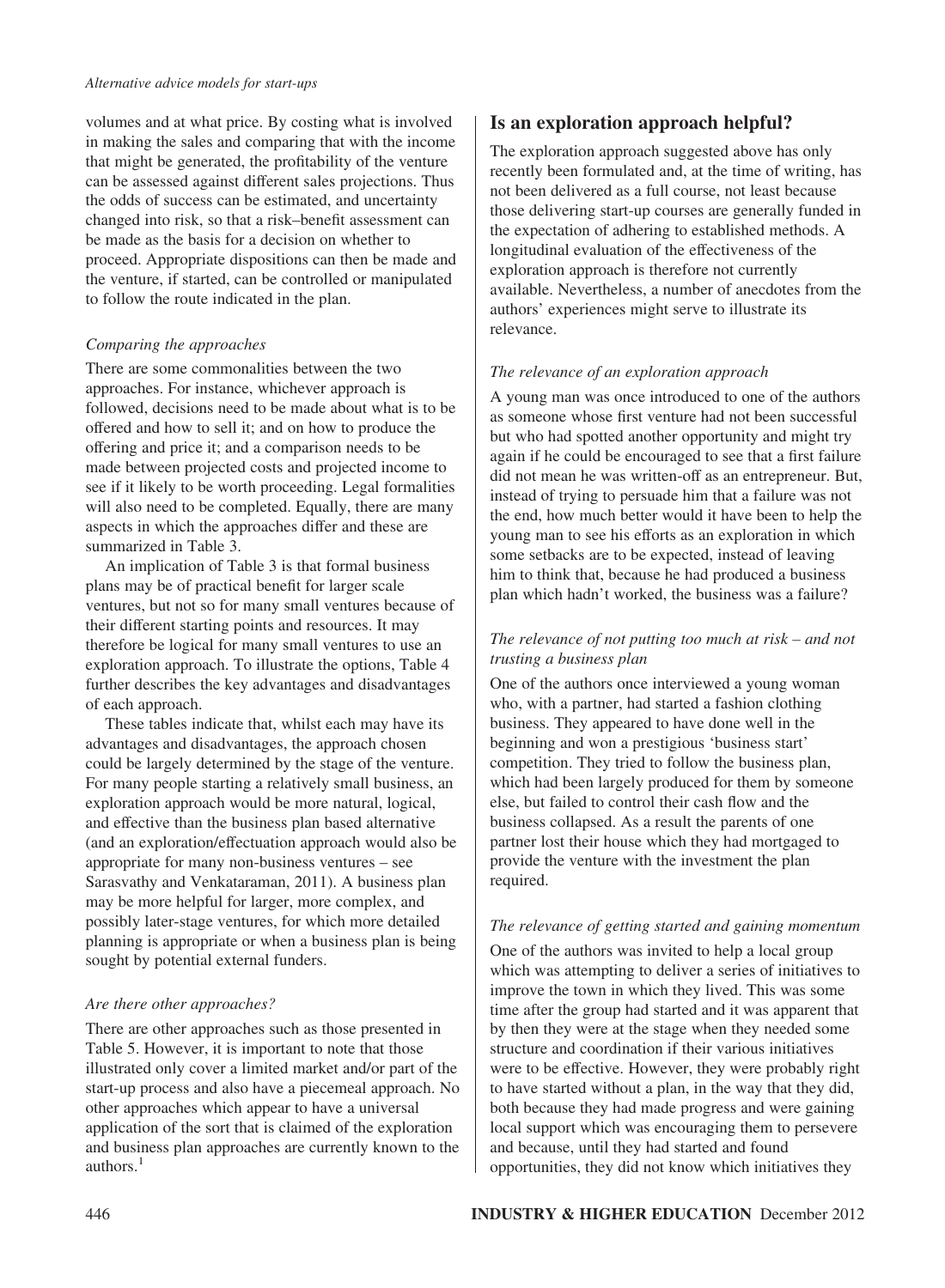#### **Table 3. Comparison of exploration and business plan based approaches.**

| Aspect                           | Exploration approach                                                                                                                                                                     | Business plan approach                                                                                                                                                                                                       |
|----------------------------------|------------------------------------------------------------------------------------------------------------------------------------------------------------------------------------------|------------------------------------------------------------------------------------------------------------------------------------------------------------------------------------------------------------------------------|
| Philosophy                       | It is not prescriptive. It entails being flexible and developing through<br>exploration and experience an understanding of the territory and of the<br>progression options.              | It is prescriptive. It sets a pre-determined path by first researching and<br>developing a business plan which will determine the route to be<br>followed.                                                                   |
| Attitude                         | Reality is uncertain – so proceed with open eyes ready to do what<br>appears to be appropriate as the situation evolves.                                                                 | The future can be forecast. So first develop a plan and then follow it $-$<br>trying to do what the plan suggests should be done.                                                                                            |
| Mind set encouraged              | Encourages exploration, flexibility and responsiveness - a discovery<br>attitude.                                                                                                        | Encourages following a pre-determined path - an operational attitude.                                                                                                                                                        |
| Environment assumed              | Accepts that the environment is in reality uncertain and fluid.                                                                                                                          | Assumes an environment which is relatively static and predictable.                                                                                                                                                           |
| Starting point                   | Start from where you are.                                                                                                                                                                | Start from where the plan says you should start.                                                                                                                                                                             |
| When to start                    | Start early, because that way you will feel that you are doing<br>something, you will gain confidence and momentum, you will find out<br>what works and you will see more opportunities. | Only start when you have researched your idea, explored the market,<br>decided what you are going to do, assessed the viability of your<br>proposal and produced a business plan showing how it will be<br>delivered.        |
| On finding obstacles             | If you have built and maintained momentum it will help you across<br>and/or around obstacles. You may also by then have seen other<br>opportunities.                                     | Follow the plan. If it doesn't work, stop and re-assess.                                                                                                                                                                     |
| Preparation and planning         | Prepare to be flexible.                                                                                                                                                                  | Plan the venture in detail and then follow the plan.                                                                                                                                                                         |
| Route followed                   | Follow a route as and when you find one going in the direction in which<br>you want to go, and until you find a better one.                                                              | Follow the route specified in the plan.                                                                                                                                                                                      |
| Guidance used                    | Find an appropriate mentor/expertise.                                                                                                                                                    | The plan tends to be your ultimate guidance.                                                                                                                                                                                 |
| Scale of venture                 | It is often good for small ventures.                                                                                                                                                     | Business plans tend to be helpful for bigger ventures.                                                                                                                                                                       |
| When to plan                     | Produce a written plan only when you need one, for instance because<br>potential investors want to see one.                                                                              | Produce a full written plan at the start because that is when (you are<br>told that) you need one.                                                                                                                           |
| Approach                         | Assumes a dynamic situation for which the relevant approach is to<br>have a goal/direction and to be able to steer towards it in a changing<br>environment.                              | Assumes that the situation can be analysed as if it was static and for<br>which the relevant approach is one of reflective dissection and<br>diagnosis.                                                                      |
| Consistency with the other       | This approach does not deny that a business plan may be helpful, but                                                                                                                     | Business plan based approaches usually only cover the components of                                                                                                                                                          |
| approach                         | does not insist that it is always essential at the start, especially as<br>sometimes it cannot be prepared until later.                                                                  | the traditional business plan and ignore the other key aspects of<br>start-up which are covered by Approach A.                                                                                                               |
| Resource and cost considerations | Invest the minimum amount of resource needed and don't put at risk on<br>a venture more than you can afford to lose. But also consider what you<br>will lose if you don't proceed.       | Business plans can be relatively expensive to produce - both in time<br>and money. They also encourage the investment of the amount of<br>resource the plan suggests is required and is justified by the expected<br>return. |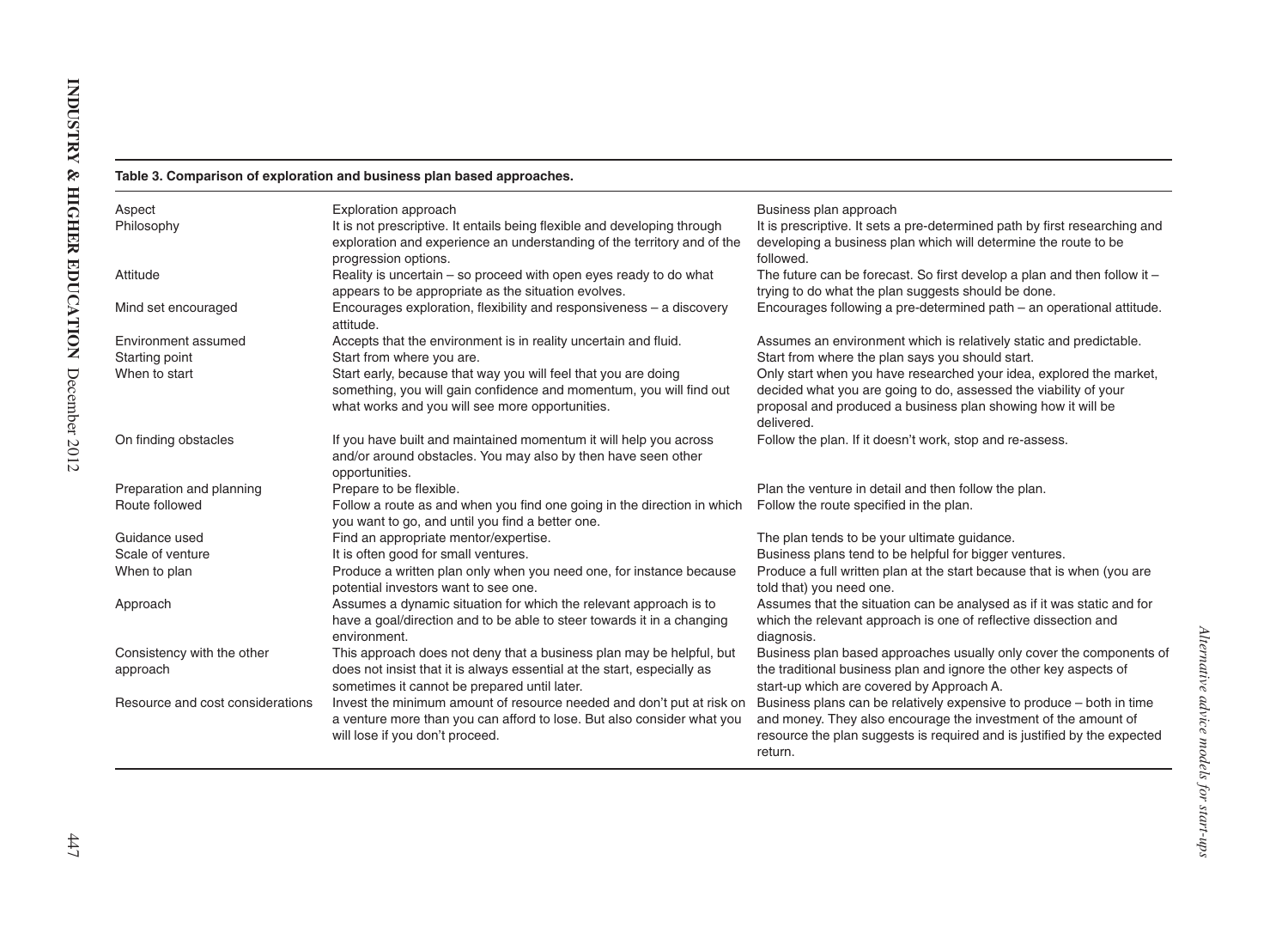|               | <b>Exploration approach</b>                                                                                                                                                                                                                                                                                                                | <b>Business plan approach</b>                                                                                                                                                                                                                                                                                                                                                                                                                                                                                                                                                                                                                                       |
|---------------|--------------------------------------------------------------------------------------------------------------------------------------------------------------------------------------------------------------------------------------------------------------------------------------------------------------------------------------------|---------------------------------------------------------------------------------------------------------------------------------------------------------------------------------------------------------------------------------------------------------------------------------------------------------------------------------------------------------------------------------------------------------------------------------------------------------------------------------------------------------------------------------------------------------------------------------------------------------------------------------------------------------------------|
| Advantages    | It is natural – because it is practical and fits in well with<br>evolved instincts.<br>It works – it is what expert entrepreneurs do.<br>It is a better preparation for unforeseen obstacles and<br>the reality of an uncertain future.<br>There is logic to it.<br>It is flexible.<br>It is cheap(er).                                    | It provides a straightforward, clear and apparently<br>logical way forwards.<br>It helps the instigator to assess what to do and to<br>communicate the main points of the venture to others.<br>It is widely used and supported by many authorities.<br>Supporters and/or funders will ask for it in any case.                                                                                                                                                                                                                                                                                                                                                      |
| Disadvantages | It seems rather uncertain and there's no clear path set<br>out.<br>It does not conform to established practice because<br>other people may expect, or want, a business plan at<br>the start.<br>It does not insist on the discipline of thinking through<br>actions beforehand and so does not help people to spot<br>potential obstacles. | It isn't (necessarily) the best way.<br>It is based on market research and a sales forecast<br>which, at this stage in a business, isn't likely to be<br>reliable – because you can't know how the market will<br>react and what the opportunities are before you actually<br>get started and involved.<br>Following a pre-determined plan can encourage you to<br>be inflexible and less open and responsive to new<br>developments.<br>The effort of producing a business plan leads to an<br>inclination to stick to the chosen method, both because<br>that has been the focus of attention and because so<br>much work has been invested in its determination. |

## **Table 4. The pros and cons of exploration and business plan based approaches.**

would be pursuing and therefore could not determine what plans and models were appropriate.

## *The relevance of understanding the different forms of social capital*

Social capital comes from social contacts and it is similar to financial capital in that it is possible to use only as much as has been acquired. It is also analogous to vitamins in food, in that there are different varieties of it, each of which has a different use. It is possible to appreciate these different forms and how to acquire them. For instance, a business mentor told one of the authors of a young man who, having been unemployed for a period, was trying to establish himself as a contract gardener but was being severely distracted by nuisance calls to his business telephone number late at night. Knowing his circumstances, the mentor thought they might be from his former mates, most of whom were still unemployed and who might resent his deviation

from that norm. If that interpretation was correct the calls were, in effect, negative social capital – which was causing the young man to be discouraged. The mentor suggested that he, the gardener, should try to change his friends and associate instead with people who might be more encouraging. The important general message for venturers is that having positive friends can be a helpful form of social capital.

#### *The relevance of having a recognized alternative approach*

The authors have found that in talking to people who have started their own business, quite a few admit that, in their case, they had not produced a business plan because it did not seem to be relevant. These fledgling entrepreneurs included academics who taught business plans but had started businesses in areas such as marketing, training and consulting without producing plans themselves. They had not admitted this before

#### **Table 5. Other approaches.**

| Approach and source        | <b>Description and relevance</b>                                                                                      |
|----------------------------|-----------------------------------------------------------------------------------------------------------------------|
| A Better Mousetrap         | Sub-titled 'a guide for inventors', it covers: 'Is the idea original?', 'Is there a demand for it?', 'Will it work?', |
| (Bissell and Parker, 1993) | 'Will there be anything worth selling?', 'Intellectual property, 'Financial expectations' and 'Commercial             |
|                            | strategy'. It is thus relevant to inventors to help them to see if their invention is worth developing further        |
|                            | but it does not cover the business start-up process.                                                                  |
| <b>Wendy Kennedy</b>       | Described as 'the inventor's commercialization toolkit' aimed at 'scientists, researchers, engineers and              |
| www.wendykennedy.com       | technology entrepreneurs' to help to 'turn your good idea into a great opportunity', it covers: 'So what?',           |
|                            | 'Who cares?' and 'Why you?'. It starts with the assumption that the idea is worth developing and covers               |
|                            | the key issues in commercializing it, assuming some form of business start-up.                                        |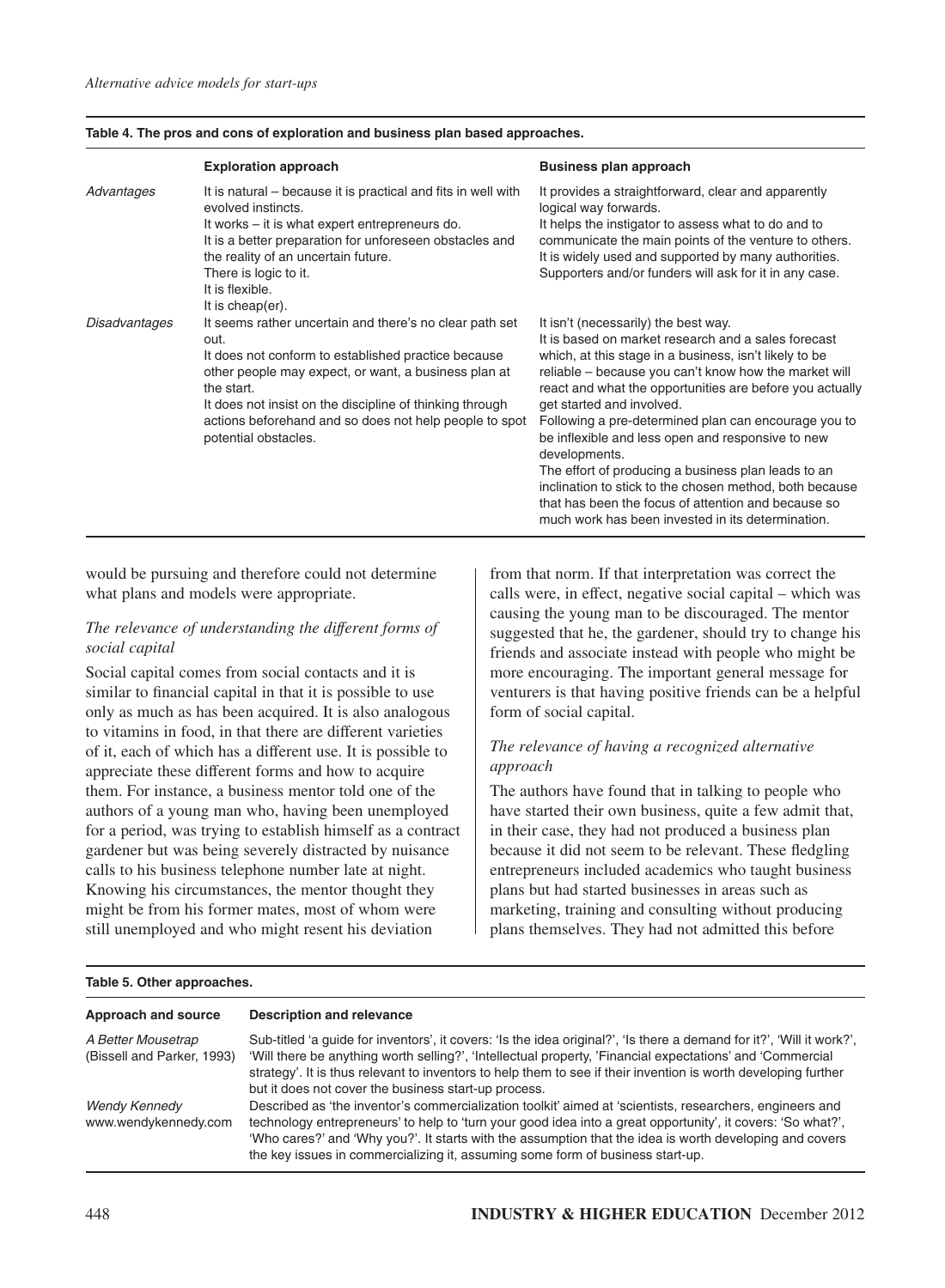because they seemed to feel that they were being lazy or were simply rare exceptions to the accepted rule.

## **Discussion and implications**

In Sarasvathy's terminology (Sarasvathy, 2001), exploration in the way advocated is an 'effectuation' approach, and a business plan approach a 'causation' approach. Sarasvathy uses a cooking analogy to explain the differences, suggesting that in cooking it would be causation if you started by selecting a particular recipe, then assembled the ingredients it specifies in the indicated amounts and then, following what the recipe says, put it all together to produce (you hope) a dish the same as the one the recipe describes. With an effectuation approach you would instead start with what you have to hand, such as the ingredients in the 'fridge and/or the cupboard, and then use your imagination, informed by an understanding of the logic of the cooking process, to select and put them together to create a meal in the manner of your choosing.

Of course in cooking it is possible to mix causation and effectuation by taking an existing recipe and adapting it to your circumstances, although some would argue that such a flexible approach is the essence of effectuation because the result would be to produce your dish and not that of the recipe. Similarly it is possible, while following an exploration approach, to produce a business plan if and when one is required for a prospective funder or other potential stakeholder, but such a plan should not dictate the development process of the venture.

Nevertheless, the two approaches are different and are thus potentially appropriate for different stages and circumstances. One of the key differences between the approaches is the attitude taken to the future. The exploration approach is based on a belief that the future is uncertain and unpredictable; and this has a number of consequences.

- If the future is unpredictable then trying to forecast it, for instance by market research, is likely to be a waste of effort. Sarasvathy (2008) found that the 'expert entrepreneurs' (people who had taken at least one company public) distrusted market research and this belief is consistent with the message of observers such as Graves (2010) that 'the findings obtained from most market research are completely unreliable'.
- On the other hand, if the future is unpredictable, that means it is not yet determined– which in turn indicates that the entrepreneur could have an opportunity to shape it.
- Because the future is uncertain this should be allowed for in how an entrepreneur operates. They

should be on the lookout for other opportunities and/or be prepared for obstacles, and ready to react accordingly.

Another key distinction between the two approaches lies in the way they treat uncertainty and risk. If the difference between uncertainty and risk is that uncertainty means that the odds are not known whereas risk implies that they are, then a business plan approach tries to reduce uncertainty by assessing risk through research and prediction. The heart of a business plan is generally the sales forecast based on some form of market research. It is on this forecast that the projected production capacity and staffing requirements and consequent financial projections, profitability estimates and sensitivity analysis can then be based. The consequences of doing this include the following.

- The business plan sets psychological blinkers. The plan's projections shape the anticipated dimensions of the business and its expected potential. The plan also suggests how the future is expected to turn out and encourages those using the plan to follow the selected path rather than to look for other possibilities.
- If the market research is not reliable, the plan is 'based on sand'. On such a doubtful foundation the plan thus sets limits on the venture, with no compensating advantages.

The left side of the brain, it is said, tends to have a narrow, short-term, rational focus, whereas the right side caters more for intuition and a broader understanding. The left side seeks clarity and tends to ignore things which do not fit a simplified version of reality: the right side sees things in context and allows for change and evolution (McGilchrist, 2011). The business plan would therefore seem to fit better with left-side thinking, and exploration and effectuation with the right side. A right-brained thinker may, however, find that a business plan is a helpful method for communication with a left-brained thinker. Not only do the present authors advocate that which tool is used depends on the stage of the venture but also that the choice may be affected by inherent individual characteristics.

Some of those who favour the business plan have likened it to preparing a route map (see, for instance, Burns, 2011 and Harvard Business School Press, 2007) which implies that you can know enough about the future to know where the paths will be and which path to take. In contrast, the advocates of an exploration approach think that because the future is uncertain it is uncharted territory and, until you start to explore it, you will not know where the paths are and whether they will be suitable for the journey. A further implication of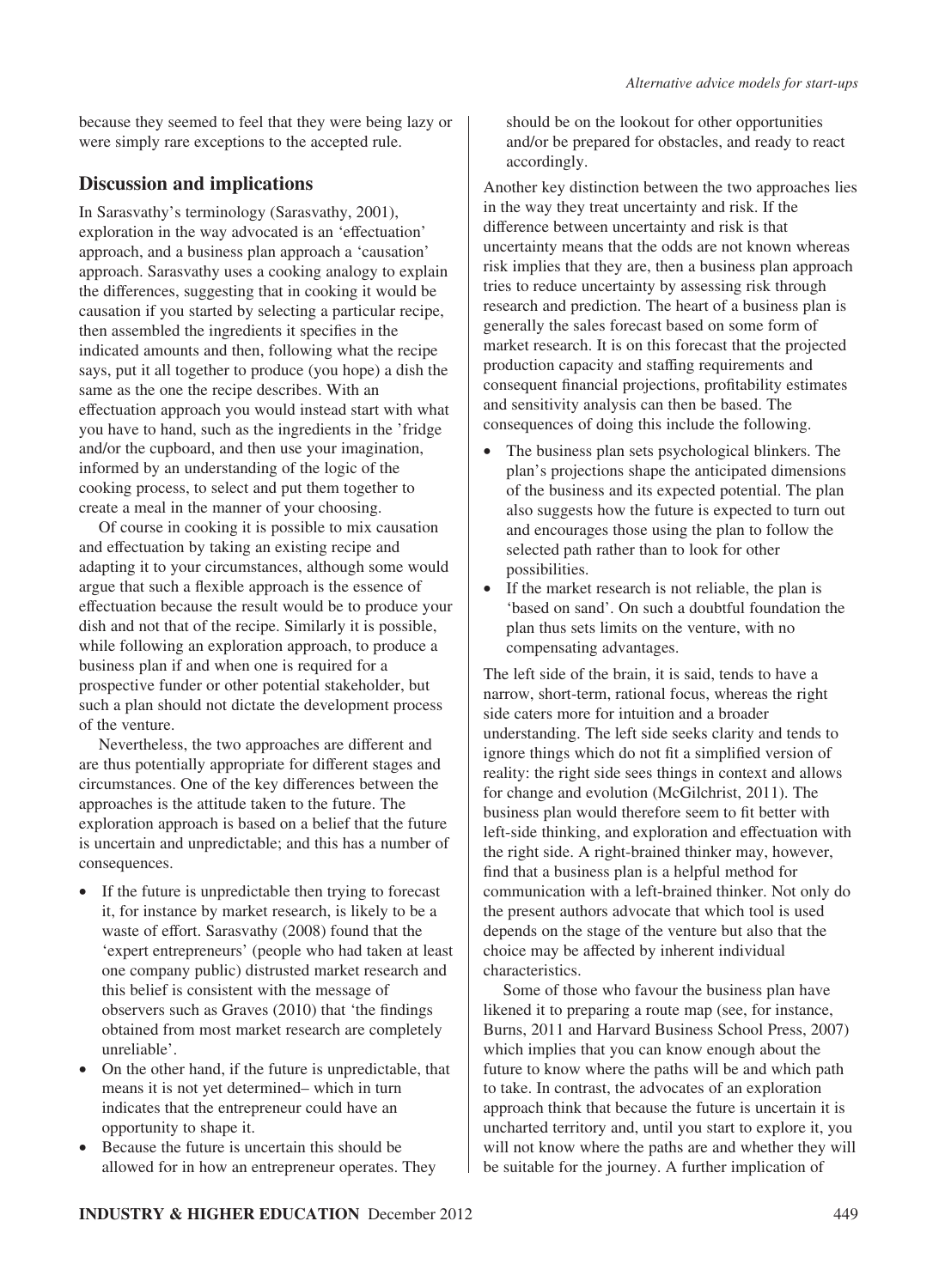#### *Alternative advice models for start-ups*

taking an exploration approach is that explorers know that not every avenue explored will be successful and that discovering which avenues are dead-ends is a necessary part of any exploration process. However, because a business plan approach may insist on planning for each avenue to be tried, each attempt becomes a separate venture and so, if one doesn't work, it becomes a failure. The business plan therefore leads to more people thinking that, somehow, they have failed. Also, because it can encourage inflexibility, the use of a business plan in inappropriate situations may put barriers in people's minds, making them less prepared to look for, deal with or take advantage of the unexpected and thus also more likely to fail.

An exploration approach is therefore more likely to appeal to venturers – people seeking to start a new venture – and to help them. Equally, the business plan approach may be more likely to appeal to their advisers and supporters, because they often have different objectives. Venturers, especially if they follow the principle of not committing more than they can afford to lose, generally stand to gain more if their venture succeeds than they might lose if it fails. This is especially true once they have started because a large portion of any investment is likely by then to be effectively written-off and not recoverable; that is, a 'sunk cost'. That is not the case for many people providing venture advice, funding or support; and especially for those doing so on a professional basis. Unless they have a stake in any profits generated by the business, such supporters have more to lose if a venture fails than they will gain if it succeeds well. This is because once their input is made – for instance their advice is given or their loan terms are agreed – success of the venture, while welcome, will bring no extra return. Failure, on the other hand, is likely to bring a loss of their stake, such as a loan or a grant, or even of their reputation, and possibly blame being attached for being involved in or associated with a failure. Their prime concern will thus be to avoid failure rather than to achieve success.

Advisers and supporters are therefore likely to be cautious and, in the extreme, they might prefer it if ventures did not start rather than accept any reasonable possibility of failure if they did. Business plans suit them because they involve checks and assessments and are based on the apparent reassurance of market research. For those starting a venture, however, maximizing the chance of success is more important than minimizing the chance of failure. As Sarasvathy puts it, 'effectuators do not seek to avoid failure; they seek to make success happen' (Sarasvathy, 2008) – and that could best be done by getting started, building momentum, and seeking active feedback, as the

exploration approach advocates. However, most assistance schemes are designed by professional supporters, not by venturers, and so they will reflect professional caution rather than an overriding desire for success. Instead of suggesting a bold, 'go-for-it' approach, professional (or even official volunteer) business advisers may err on the side of caution when assisting small businesses and, generally, proffer risk-averse advice (Mole, 1990) because they do not want to be blamed if something goes wrong. Venturers should therefore beware of being swayed by advice which is over-cautious, particularly if it involves market research – which often proves to be unreliable in practice: after all, all ventures have a degree of risk and success is never guaranteed.

In summary, an exploration approach suits and encourages a true 'go-for-it' attitude, whereas a business plan facilitates caution and is therefore advocated by those who tend to advise adopting a more cautious attitude and approach. If it is accepted that 'going-for-it' is more likely to achieve positive results then for those whose aim is success an exploration approach will often be better. However, for those for whom avoiding failure is seen as being more important than maximizing the chance of success, insistence on first preparing a business plan is likely to be preferable. The two approaches are not completely mutually exclusive, however, and in practice, because both approaches have some advantages, they should be selected, as appropriate, for different situations or stages.

'I do not teach effectuation as the only way to do entrepreneurship. Instead the course is built around the notion of two toolboxes – causal and effectual – and how to use them effectively in the creation of new ventures...it is important to re-emphasize here that the point of exploring contrasting perspectives...is not to prove one superior to the other, but to learn to understand and use both.' (Sarasvathy, 2008)

The implication of this is that it is particularly important to develop entrepreneurial instinct to facilitate choosing the most appropriate approach, because this has significant influence on developing the entrepreneurial person aside from the venture. As such, rather than advocating one particular approach, when delivering entrepreneurship education and training, both should be explained together with their pros and cons and the trade-offs to be made whenever one approach is selected over another.

However the two approaches are not straight alternatives. They each cover topics that the other does not. In causal thinking (the business plan approach) the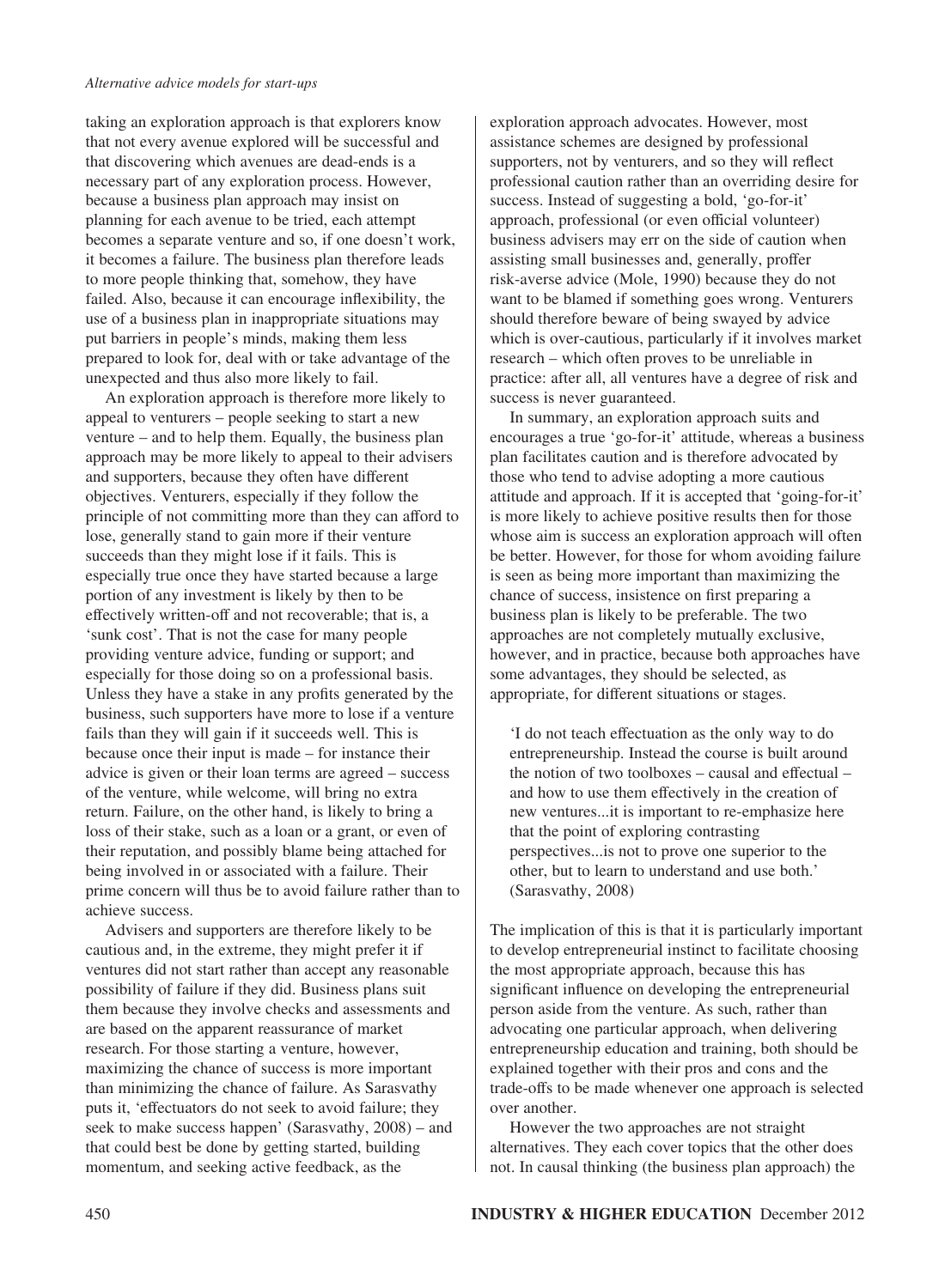fixed point is the goal, which is specified, and the focus therefore is on establishing the best means by which to achieve it. In effectual thinking (which is behind the exploration approach) the fixed point is where to start, which is based on what the venturer is and has (in terms of skills, contacts, experience, and so on) – and the affordable loss. The focus then is on exploring what can be done from that starting point to achieve the benefits the venturer desires. However, these benefits are not fixed in advance and what is desired may change as the venture proceeds and new possibilities/opportunities are revealed. This is a process of exploration: almost by definition, it is what explorers do. Some may have looked for a route to a particular destination – Columbus was searching for a route to Japan – while others have sought a specific natural resource, such as deposits of gold. All, however, stood to benefit if they were open to other possibilities which their explorations might reveal. Thus, in causal terms, Columbus might be said to have failed, because he did not get to Japan, but in effectual terms he succeeded because he revealed to his backers in Spain, and to others in Europe, the potential benefits of the Americas, including its stocks of gold.

## **Conclusions**

This paper thus suggests that there is an alternative to the traditional business plan based approach, and the best approach depends on the circumstances. The paper also suggests that the different approaches suit different attitudes to goals. Nevertheless, it is argued here that for many start-ups an effectuation-based exploration approach may often be the better way.

The implications of this include the following.

- (1) Start-up teaching would not have to force the business plan approach onto people and in circumstances for which it is not appropriate.
- (2) Similarly, enterprise advice would not have to, and should not, simply follow a business plan based menu. Even if a full business plan is not advocated, relying on business plan thinking encourages a reliance on activities such as market research, which may be misleading, and pre-determined plans, which may be misguided, and does not cover important aspects such as how to proceed in uncertainty, the importance of looking for other opportunities and the benefit of gaining momentum.
- (3) Those who do not start their new venture with a business plan should not feel that they are exceptions to the rule. Many people feel that they cannot produce a realistic business plan until they have been in business for a year or two, because

before that they don't know enough, for instance about their market and its receptiveness to their offering. The exploration approach acknowledges this.

One way of viewing the different possible applications of the two approaches could be to liken the exploration approach to a general-purpose tool which is applicable to many aspects of life, including business. In contrast a business plan is more a special-purpose tool which is applicable to some, but not all, business situations. Is it better, therefore, to use the general-purpose tool first and only to apply the special-purpose tool in situations where its use is relevant? Does this imply that because many people are only taught how to use the specialist tool they tend (and are encouraged) to use it in all situations, including those for which it is not helpful and for which the general-purpose tool would be much more appropriate?

As a final conclusion, this paper indicates that business supporters, including bankers, business schools, business trainers and business agencies, need to consider the impact that a preferred approach can have upon the development of the entrepreneurial person as well as the entrepreneurial venture. Providing advice which is more appropriate should lead to more business success.

#### **Notes**

The authors invite and will welcome readers' comments on this and other parts of the paper.

#### **References**

- Bissell, P., and Barker, G. (1993), *A Better Mousetrap*, 3rd ed, Wordbase Publications, Halifax.
- Bjerke, B. (2007), *Understanding Entrepreneurship*, Edward Elgar, Cheltenham, p xiii.
- Brinckmann, J., Grichnik D., and Kapsa, D. (2010), 'Should entrepreneurs plan or just storm the castle?' *Journal of Business Venturing,* Vol 24, p 24.
- Burns, P. (2011), *Entrepreneurship and Small Business,* 3rd ed, Palgrave, Basingstoke.
- Business Link (2010), *Prepare a Business Plan*, on www.businesslink.gov.uk, last accessed 06 July 2010.
- Cornwall, J. (2010), *The Entrepreneurship Educator Newsletter June 2010*, from www.planningshop.com, sent 29 June 2010.
- Gibb, A.A. (2005), 'Towards the entrepreneurial university: entrepreneurship education as a lever for change'*, National Council for Graduate Entrepreneurship Policy Paper 003*, May 2005, p 2.
- Graves, P. (2010), *Consumer.ology*, Nicholas Brealey Publishing, London.
- Harvard Business School Press (2007), *Creating a Business Plan,* Harvard Business School Press, Boston, MA.
- HSBC (2011), *Quick Start Business Plan,* available at: www.tsbc.co.uk/sbo/hsbckn/viewlesson.aspx?lid=35, last accessed 31 January 2011.
- Invest Northern Ireland (2010), 'Starting your own business', on www.goforitni.com, last accessed 20 November 2010.